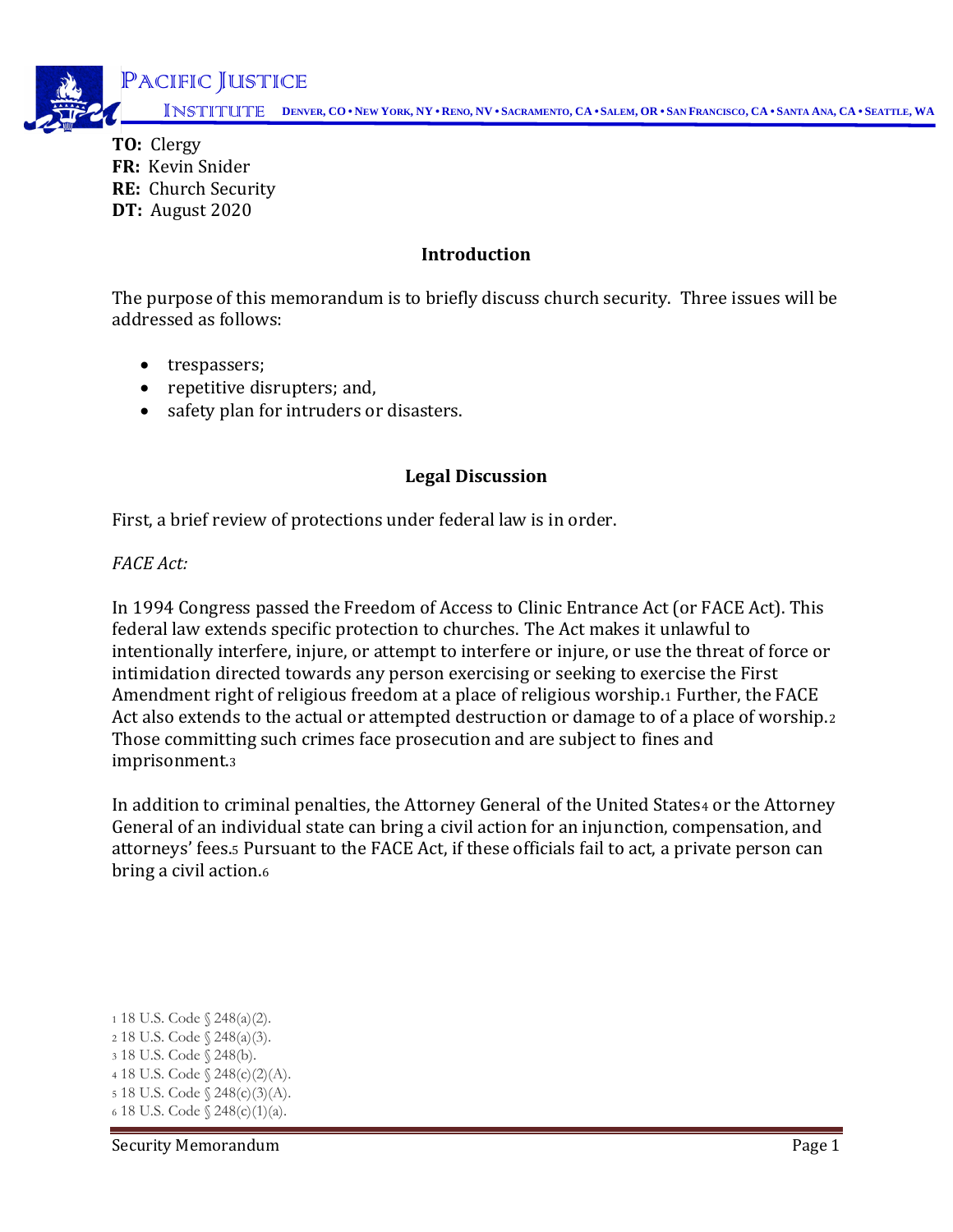## *Trespassers:*

One typical problem in church security is dealing with the trespasser. In most states a person entering a church for a service is classified as a licensee<sup>7</sup> or invitee.<sup>8</sup> Although there are legal distinctions between the two, for purposes of this discussion it is important to understand that a church can withdraw its permission for access to an individual. Thus, like any other property owner, a church has the right to decide whom to allow on its premises. <sup>9</sup> Once that permission is withdrawn, the individual who refuses to leave is deemed a trespasser. A trespasser is subject to arrest and prosecution.<sup>10</sup>

Churches ordinarily have a number of people who interface with the public on an abbreviated basis, i.e., parking attendants, greeters, ushers. These individuals should be watchful for persons who may cause a commotion. Examples that churches have encountered include persons under the influence of drugs or alcohol, or those suffering from mental illness. Another example could be political in nature: those carrying signs or wearing similar shirts or hats with slogans indicative of a protest or an orchestrated disruption. The church staff or volunteer tasked with interfacing with the public should notify whomever is assigned to security to keep an eye on the identified person or persons who may potentially disrupt church activities. At this point it is necessary to clarify that a protestor intent on disrupting a church is not lawfully exercising free speech rights. "The First Amendment afford[s] [the protester] no protection in what he was doing; it affords members and visitors of the church . . . freedom and security *against* what he was doing."<sup>11</sup>

If a disruption occurs, an usher or staff person should go directly to the disrupter. The response should be in proportion to the severity of the behavior. For example, if an individual is heckling or holding up a sign, then the usher should calmly and with gentleness say something to the effect, "Young man/lady, that's not appropriate conduct in this setting – please stop or I'll have to ask you to leave." If they stop, the problem is solved. If they do not stop, then the usher again directs them in a calm but clear manner to leave or security and/or the police will be called. The usher should demonstrate the fruits of the spirit rather than being brash or agitated. The goal is to de-escalate the tension and resolve the problem by either a return to proper behavior or the person voluntarily leaving. Should this not work, then the usher should take out a cell phone and call the church's security. While holding a cell phone, the usher should continue to stand by the disrupter and wait for security. If the trespassers get up to leave, let them. If there is a second staff member or

<sup>9</sup> *Church of Christ in Hollywood v. Superior Court*, 99 Cal. App. 4th 1244, 1248 (2002).

<sup>11</sup> *Hill v. State*, 381 So. 2d 206, 211-212 (Ala. Crim. App. 1979).

<sup>7</sup> The Supreme Court of Alabama explained that a *licensee* means that the individual is attending for their own benefit rather than the commercial or business interests of the church or for the mutual benefit of the church and the attendee. *Autry v. Roebuck Park Baptist Church*, 285 Ala. 76 (1969).

<sup>8</sup> "An invitee is a person who goes upon the premises of another in answer to the express or implied invitation of the owner or occupant for their mutual advantage." *Corley v. Evans*, 835 So. 2d 30, 37 (Miss. 2003).

<sup>10</sup> *People v. Morrisey*, 614 N.Y.S.2d (N.Y. City Crim. Ct. 1994).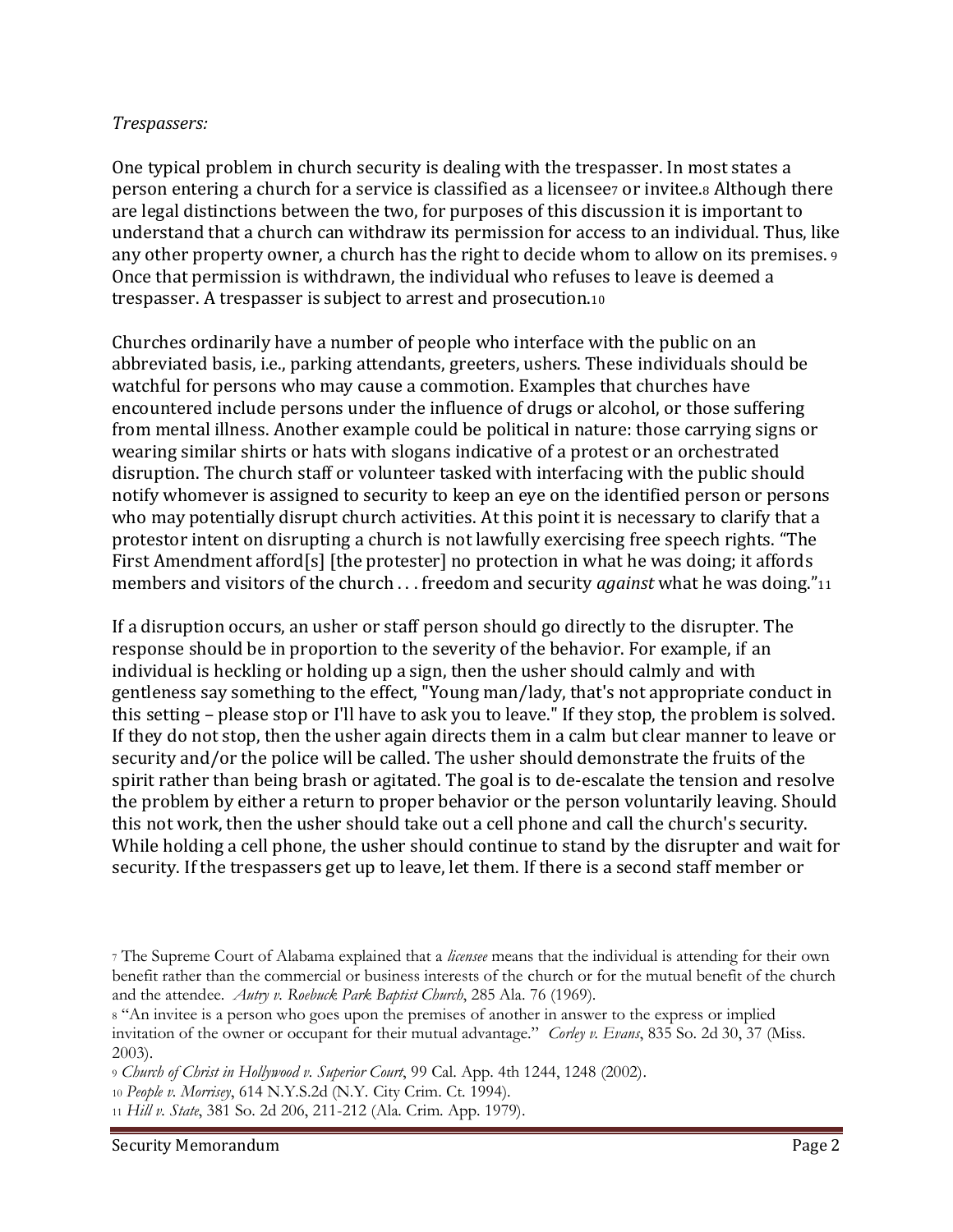volunteer present, then they should videotape the encounter or ask a nearby church member to use their phone to record what is occurring.

A person assigned to security can make a citizen's arrest and remove the person or persons if it is safe to do so. It is our counsel that only off-duty or former law enforcement officers should be involved in the use of force in making a citizen's arrest. A person who is trained with the use of force may be physically quite capable of subduing a trespasser; however, that same individual may not be trained in the reasoned and proportioned use of force for which a law enforcement officer ordinarily has both legal training and actual experience. Reasoned and proportional use of force limits liability. If there are no off-duty police officers available then the usher should call the police or sheriff's department and report the presence of a trespasser and request that a squad car be dispatched. Again, the usher should stand next to the trespasser with cell phone in hand and wait for law enforcement to arrive. In the event that the trespasser brandishes a weapon, the usher should be trained and pre-authorized to move people nearby away from the trespasser.

# *Repetitive Disrupter:*

A church may have someone who chronically engages in disruptive behavior at services or other activities. There may be a history of ushers, security and/or local law enforcement officers having to escort the same person off of the premises as a trespasser on several occasions. Anecdotally, our experience is that this type of disrupter often suffers from mental illness. Under such circumstances, the church should send a certified letter to the disrupter directing him or her to stay away from the church campus until written permission to return has been received.<sup>12</sup> If the directive is ignored, then a restraining order from the State Court should be secured and served on the individual.<sup>13</sup>

# *Safety Plan for Intruders or Disasters:*

As an initial matter, it is advisable to invest in security cameras. A safety plan should also be drawn up in the case of an intruder or disaster, e.g., fire, earthquake, gas leak. Each church facility has its own unique physical features relative to lock down and emergency exit that are conditioned upon the layout of the campus. A safety plan can be developed by having both a law enforcement officer and firefighter walk through the buildings, make an analysis, and then review plans accordingly. Another good resource is someone who works as an administrator at a K-12 public school.<sup>14</sup> You can ask an administrator as to how they drew the school plan up. Once the safety plan is in place, have the staff and volunteers familiarize themselves with it. During the first 12 months, it would be wise to run a practice drill one or more times, as necessary, to work out the inevitable flaws in the plan.

<sup>12</sup> *McBride v. State*, 128 N.E.3d 531 (Ind. Ct. App. 2019).

<sup>13</sup> *Church of Christ in Hollywood v. Superior Court*, 99 Cal. App. 4th 1244 (2002).

<sup>&</sup>lt;sup>14</sup> In more than 40 states and the District of Columbia school campuses are required to develop a safety plan under state law.